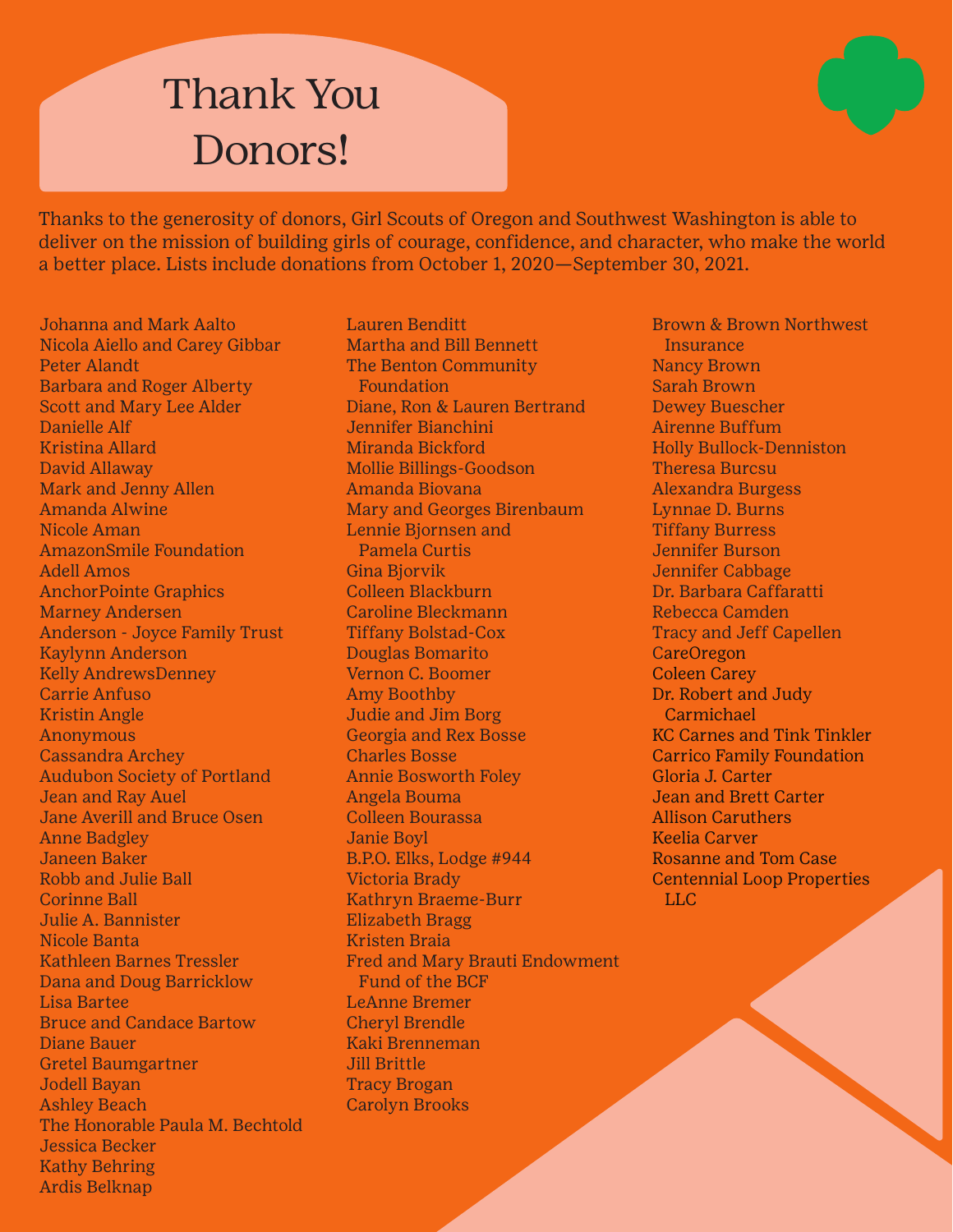Jennifer Chaffin Prasanna Chandran Alison Chapman Marcia and David Chapman Kirsten Chapman Kelly Ann Chee Ping Chen Theavy Chhor Stephanie Ching Doneille Chomiak City of Hillsboro City of Lafayette Tracey and Mike Clark Elizabeth Clark Agosti Clark Nuber PS David and Jan Clay Kate Clayton Angela Clayton Schmidt Valerie Cleary Sarah Coakley Arian Colachis The Collins Foundation Jennifer Colton-Jones Columbia Bank Community Foundation of SW Washington Bobbi Conard Ungerer and Andy Ungerer Laurel and Scott Cookman Tim and Tamara Cooper Kelly Cooper Copiers Northwest, Inc. Amanda Cornelius

Corvallis Aqua-Thusiasts Fund of the Benton Community Foundation Alison Corwin Terry and Debbie Coryell Coral Jean Cotterell Jennifer Couch Mary Jane Cowan Danan Kathryn Crabtree Elizabeth Crane Cynthia Cristofani Tara F. Crookshank Vicki and Steve Crow Connie Cummings Tracy Curtis and Rick Nagore Meghan Curtis Cyber-Tech, Inc. Shirley Cyr Yosef Daitchman Charity Dart Carole Davidson Dana Davis Marijo Davis Cathy Davis Demetria De Simone Christine Deblock Elaine DeCapua John S. Deeming Charlene Degener and Terrence O'Brien Kathleen DeGeorge Theresa Deibele Delanie Delimont Paasche and Carl Paasche Dory and Jim Delp

Anne Denecke and Robin **Hamilton** Bonnie Deneke Patricia and Richard Dery Janice Dilg Katherine Divens Hillary Dixon and Josh Aller Willow Sage Dixon Emma Dixon-Eckols Johanna Dobrinski Michael Dobson Alberto Domingos Andrea Dopierala Sarah Dougher Dottie Dougher Lottie Dowers Megan Draeger Heather and Peter Drake Jane and Greg Drew Dr. Cynthia Dreyer Deborah Driscoll Daniel Dye Alan Eames Brenda and Mark Eberle Jane and Jay Edwards Carolyn and Trevor Edwards Jake Egger Karen and Ernie Eichhorn David Einolf and Luverna Menghini Sunshine Elliott Melvin Ellis Emmert Motors Kathie England Tonie Enright Enterprise Holdings Kory Epperson Larry and Jeanette Epping Family Foundation Katie Ericksen Estate of Roy L. Fox Estate of Ruthanne Bullock Sandra Faber Lisa M. Fajardo-Faust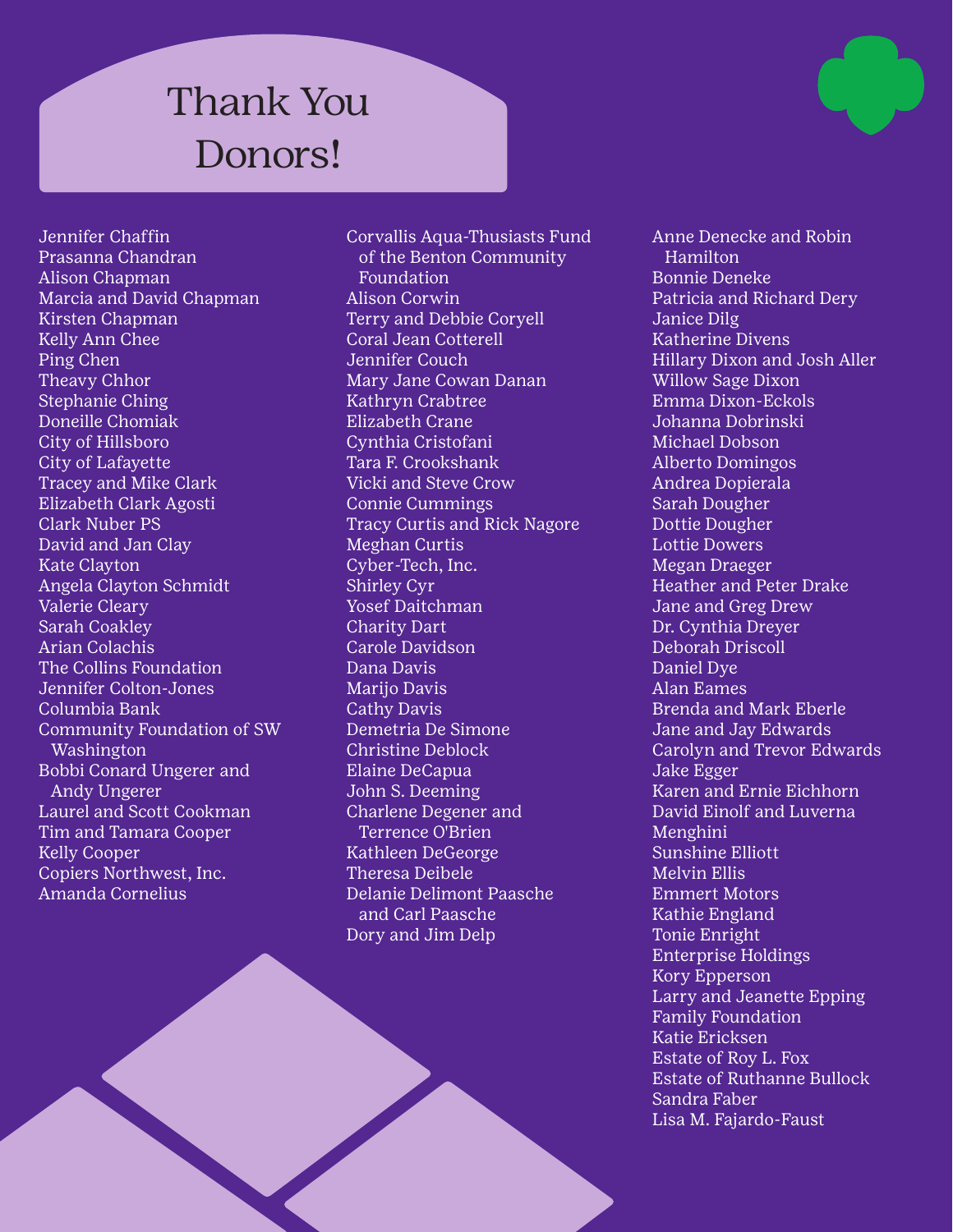Judy Falk Mary Faulkner Angie FauntLeRoy Rita Fawcett Lorene Feehan Anne and David Fege Kelsea Feola Nicole Ferguson Ferguson Wellman Capital Management, Inc. Lylen Ferris Kate Fiendell David Fikstad First Federal Bank First Tech Federal Credit Union Cara Fischer Randy Fishfader Rhonda Fister Dorthea Fleskes Shelley Fluter Norris Erika Foin Tenalyn Fontaine Sheila Forn Christy Forrest Nini Fortino Jackie Foster Marc Fovinci and Ulrike Devoto Janet Francis Fonda and Richard Franciscone Jackie Franke The Franklin Conklin Foundation Mary Ann and David Frantz Melissa Frantz Amanda Fritz Betzy Fry and Jim McCauley Cristy Fuller Carly Gajewski Jo Rita Gann Ashley Garoutte Teri Garrett Garrett Hemann Robertson P.C. Lynn Garrick Mary Beth Garrick Amber and William Garrison Emily Gass Tiffany Gates

Zoe Gehring Laura and Todd Gentry Harmony George Mary George-Whittle Dr. Julie Gess-Newsome Barbara Gibbs and Robert DiFranco Jenny-Anne Gifford Jane A. Gigler and William J. Bernstein Samantha Gilkey Girl Scout Service Unit 29 Girl Scout Troop 21713 Girl Scout Troop 40350 Girl Scout Troop 40731 Girl Scouts of the USA Girl Scouts of Western Washington Jacqueline L. Giustina Carol A. Glassman Chad Goldsmith Vivien Gonzalez Joanna Goode Eric Goranson Gerald Gorsegner Gary and Barbara Gottschalk Margaret Grant Kathleen and Robert Gray Nicole Gray Vanessa Grayson Greater Douglas United Way Rose Green Janey Greenlees and Mike Heisler Teresa Gregory Kevin Guinn Connie Guist Scott Gunderson Leticia Gutierrez Janis Gwyther Merrily and Bob Haas Kirsten Hadley Kathy Haines

Lyda Hakes Clara and Thomas Hamilton Jessica Hanover Melanie Harbert Lisa and Phil Hargrave Linda and Frederick **Hargraves** Dr. Linda Harris Dawn Harris Betty L. Hart Katherine Hart Camesha Hart Dr. Elizabeth Hatfield-Keller and Mr. Gregory H. Keller Lawrence Haun Amanda Hayman William G. Healy John Hedges Dena Hellums Heltzel Williams, PC Emily Henkle Candace J. Hess Suzanne Hesse Carisa Hettich Penny Heuiser Carol and James Hibbs Jessica Hicks Karen Hill and Jack Heinrich Jasmine Hites Susan Hoar Tyler Hobbs Brenda Hodges Diane Hoffine Jane Holbrook Jennifer Holloway Smith Darci Holloway-Bloom Karin Holsinger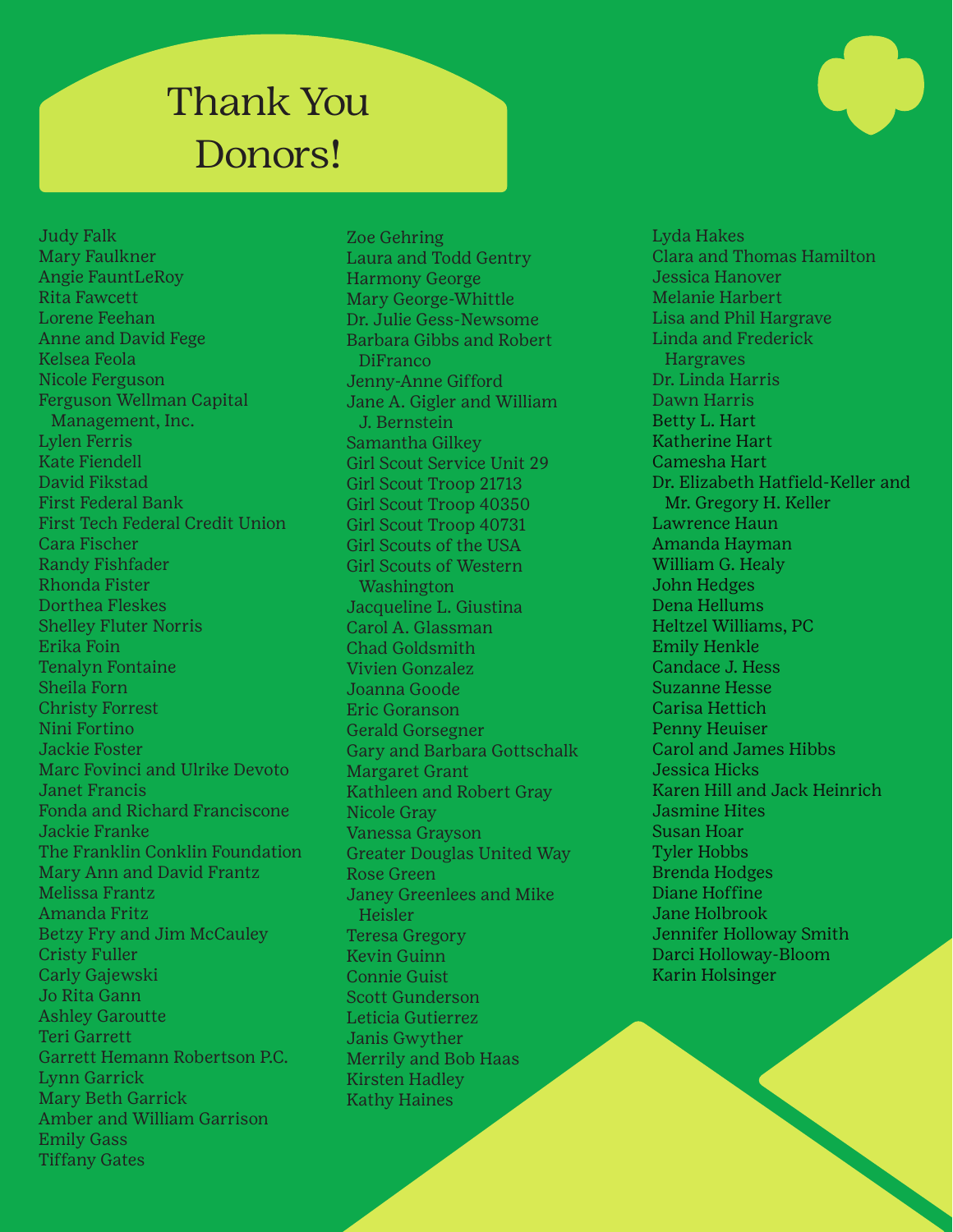Charlene and Harvey Holtz Sharon Hopkins Masahiro Horikawa Trina Horsey Bonnie Howarth Cheryl Howarth Kris and Steve Hudson Eric C. Hunter David Hurford Linda Hurst Rachelle Hutchens Priscilla and Russell Ing International Paper Company Jan and Bob Irish The H.W. and D.C.H. Irwin Foundation Alyce Irving Andy Isaacson Carol and Jerry Jackson Courtney Jackson Shirley A. Jackson Anima Jain Jake Fund of Horizons Foundation Margie James Marcia A. James Gluz Kayla Jamieson Erica Jankowski Roberta and Ron Janssen Yarisa Jaroch Gonzalez and Eric Jaroch Wendy Jenkins Sean Jenkins Sarah Jesudason Patty and Larry Johnson

Dr. Nathalie M. Johnson & Dr. William Johnson Trista Jolly Edie Jones Jones Lang LaSalle America Inc Gabrielle Josephson Pat and Les Joslin John Joyce Juan Young Trust Abigail Kahn Linda Karlin Karns Family Trust Sandra Kasprzyk Debbie Kaye Nicholas Keene Keith-Walker Giving Fund Colleen Kelley and Steven Singleton Jessica Kelly Katherine Kelly Kenneth Kendall KGW NewsChannel 8 Amira Kieffer Mary Kay and Richard King Lois and Chuck Kinkaid Anne and Philip Kirk Debbie and Jim Kitchin Sheila Kleinheinz Dan and Debbie Knierim Birgit Koehler and Mark Nutcher Angela Koerner Jane Koh Tony Kolish Sreypich Kong Aiting Kong Moira Koskey Ann Kracke

Mary Krakow Naoko Krause The Kroger Co. Nina Kruckenberg Christine Kuich Jane Kurtz Eva and Arnie Labby Mary Lago Katie Lake Crystal Lamb Jo Landefeld and JR Richardson Layloni Lange Eileen and Chris Langton Jewel and Ron Lansing Victoria Lara Misti Larkin Dr. Patricia Larkoski Heather Law and Stephen Korpi Thomas and Fonda Lawson Sue Lay Eric and Terri Leatham Helena Lee Lena Lee and Ann Zawaski Marsha Lee Jennifer Lee-Anderson Julie Leffler Legacy Health Systems Christopher A. Legg Brian Lehmann Oscar Leong Jennifer Letourneau Poppy Levin Sheryl and Paul Lewis Jennifer Lewis Sally Lindsay and Jonathan Gasik Joan Lintz and Terry Day Jennifer Liss Nancy Locke and Don Harris Katherine L. Loftus Greg and Teresa Logan Sheila and Bert Logan Susan J. Long Hanna Lounsbury Doug and Theresa Lovett Sally A. Lovett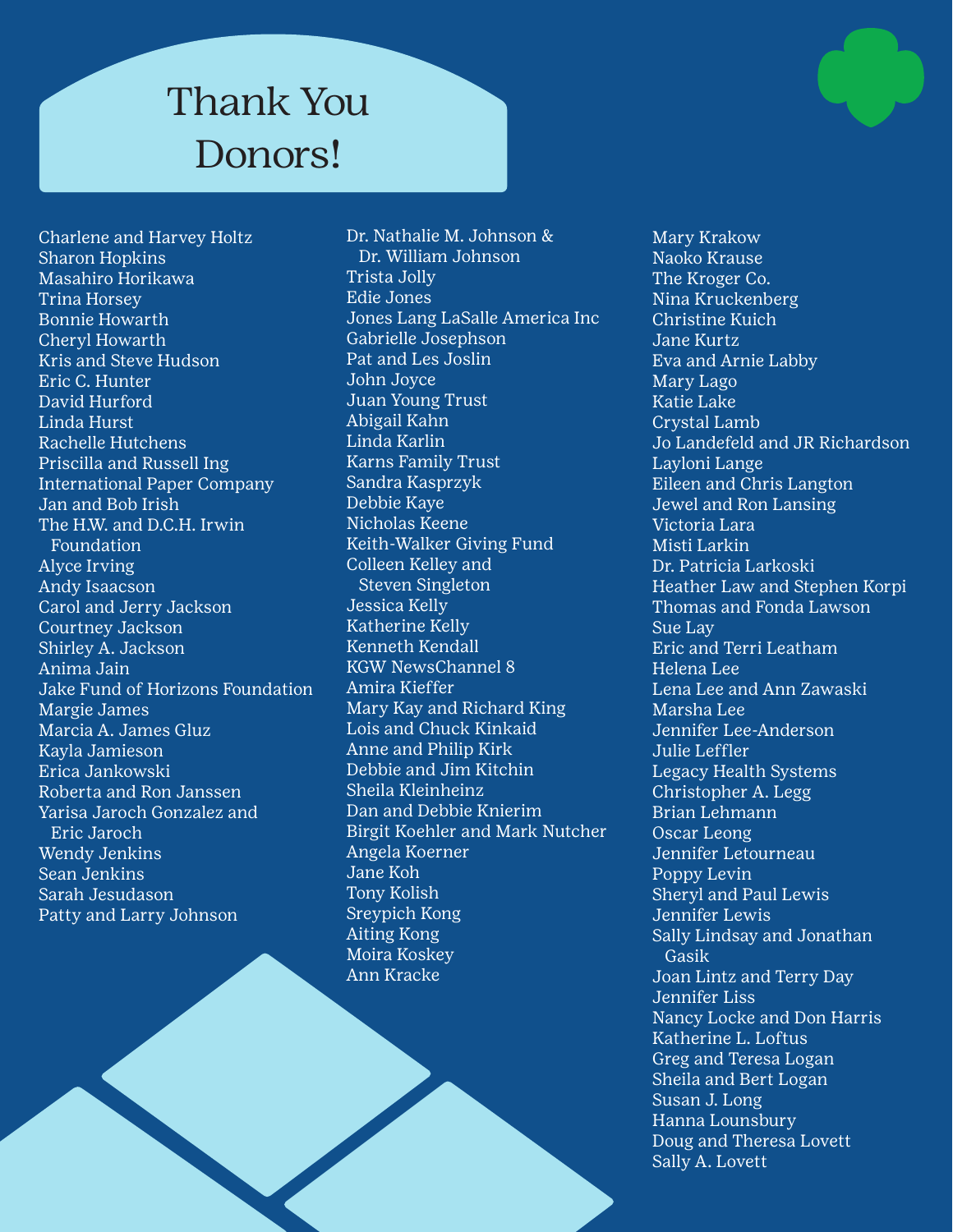Carl Lucker Eugenia Lund Victoria and Douglas Lundsgaard Bonnie and Joe Lusa Jessica Lyerla Jack Lynch Fund at US Bank Katie Lytle Anne MacDonald Maybelle Clark Macdonald Fund Raymond D. Mackay Heidi and Dennis MacLaren Clifford Madison Josefina Madrigal Jennifer Maffei Amy Mahady Tracy Mahan Malu, Ltd. Biblina Marterous Dawn Martin Susannah Malool and Cecilia Martin Lizzie Martinez Arabeth Mashek Morgan Masterman Kambra Mathiason Patricia Matteri Charles and Elouise Mattox Georgia Maull-Keyser Kristin McCartney Pat and Jim McClean Elise F. McClure Nancy R. McCormick Gladys W. McCready Trust McDonald Jacobs CPA Bonnie McDowell Mary-Catherine McElroy-Fuchs Mary McKenzie Kristen McLeod Kay and Dan McMurry Shirley McNamee Mary McWilliams Priscilla Meduri Merry Meek Johan Mehlum Valerie Mengis Melissa Meola

Hannah Meredith Michael Merrill Elisabeth and Brent Mesquit John and Betsy Messer Meyer Memorial Trust Dr. Jo Meyertons Salman Mian Miller Nash Graham & Dunn LLP Jane and Scott Miller Shannon Miller Marilyn Millikan Judd and Dorothy Mills Dr. Barbara Miner Pam Mitchell Caitlin Mitchel-Markley Moda Health Plans Anne C. Moen Kelley Moen Susan and Craig Moerer Michael Moerlins Katherine Moisan Annie S. Monroe Daniel and Kathryn Montag Emily Montgomery-Brown Katie Moore Juana Mora Mark Morford Nicole Morrisey O'Donnell Terry and Henry Morse Pat G. Moss Jacqueline Motzer Harriet Mount Geraldene Moyle Christa S. Mrgan Frank Mroz Diane and Scott Mulligan Robin Munger M. J. Murdock Charitable Trust Malinda Murphy Megan Murray Rachel Murray Deb Namestka Sarah Nanson Margaret Nash Tara Neill Terri Nelsen

Christine M. Nelson The Honorable Adrienne Nelson Tara Nelson Sarah Nelson Fuller Nova Newcomer Elesa and John Newell Thy Nguyen Melissa Nickles Valerie Niehus Agnieszka Nieswander Emiko Nishino Molly Nissen Margaret Noel Nadja Novak Paul Novick Thomas O'Connor Elizabeth and Mike O'Dell Denise and Paul Oestreich Gary Okino Richard P. Oleksak Cheryl Olson Julie K. Olson Sarah O'Neill OnPoint Community Credit **Union** Order of the Silver Trefoil Oregon Alliance of YMCAs The Oregon Clinic The Oregon Community Foundation Oregon State University Marjorie Overton Kathryn F. Pacheco Pacific West Bank Karen Padrick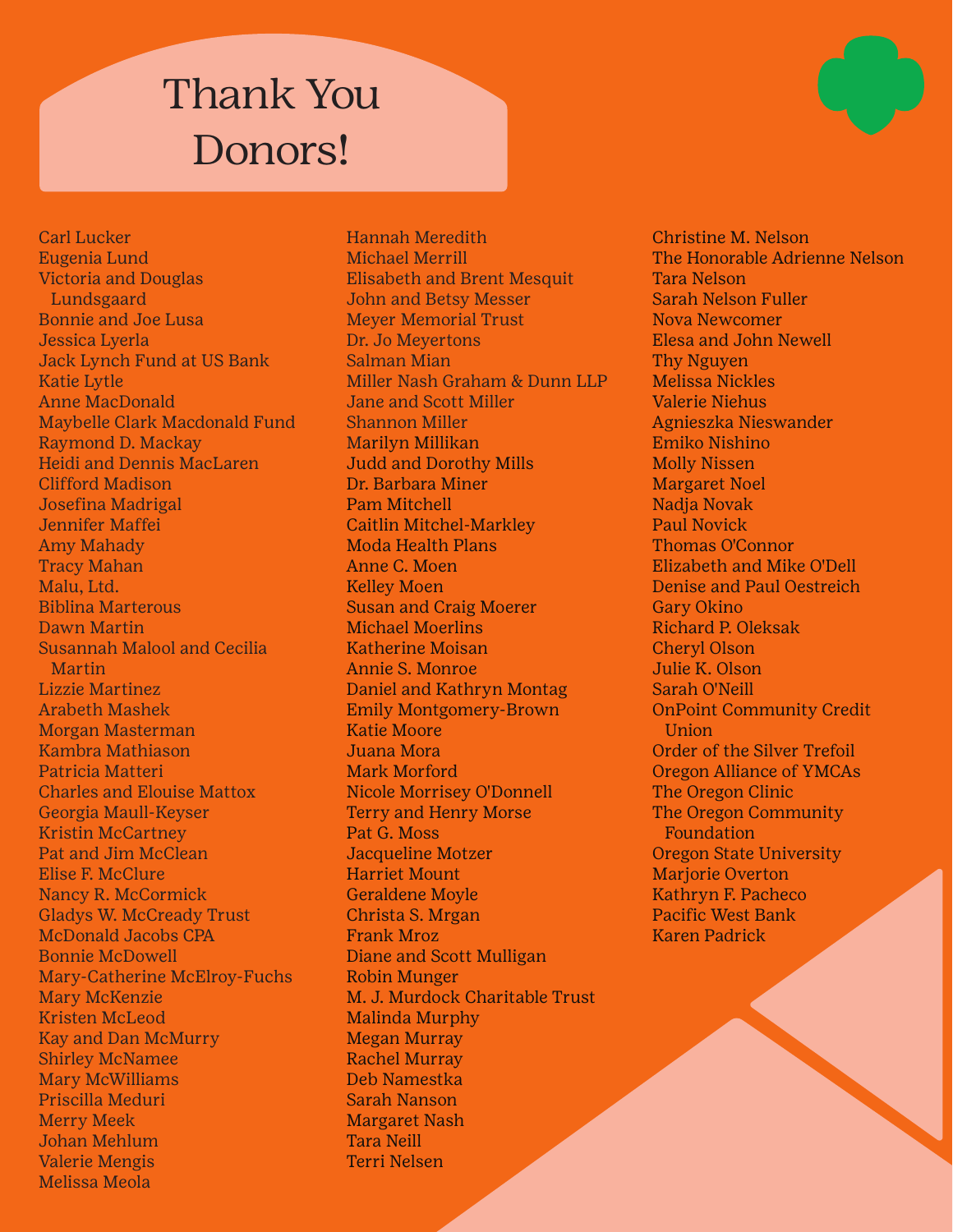Samantha L. Pahlow Natasha Palandri Palmer & Cay Casey Parent Maheshwari Parivallal Julieann Park Mindy Parker Brian and Deborah Parmelee Teri Patapoff Jollee Patterson and John Stuart Chris and David Pearson Connie Pelton Perkins & Co Lynne S. Perry Kimberly N. Peterson Amy E. Peterson Kathleen S. Petty Andrea Phelps Julie Pingle Karen and George Piter Michael and Judy Ponichtera Sarah Porter Portland Public Schools Sandra and John Potter Heidi Pozzo Dana Pratt Sarah Price Kara Proctor Helen and Maurice Pruitt Ellen Pullen Louise Putman Quality Chain Corp. Alicia Rabins Rachel Rackow Dr. Judith Ramaley

Sandy Ramirez Meredith Randall-Compton Jennifer Rashleigh Laura E. Rathja Marilyn Rear Julie and William Reiersgaard Rose Relevo Pat Reser and Bill Westphal Rebecca Reveal Megan R. Rickert Ava and Neil Riewer Pam and Tim Rimmer Doris and David Rinaldi Shirley Rippey Marilyn C. Robb Andria Robbins Governor Barbara K. Roberts and Don Nelson Debra Roberts Jan Robertson Sally and Terry Robertson Kaitlyn Robinson Amy Robinson Hector Roche Millie Rochon Andrew Roe Laura Roesener Ann Roesener Sunny Rong Kelly and Mark Ronning Katherine Rosenbaum Cristin and Aaron Rosenbaum Attorney General Ellen Rosenblum and Richard Meeker Barbara and Gary Ross Carol Ross Anne Rowe

David P. Roy Ruby Do, Inc. Hana Rucker Erin Ruff Carolyn J. Ruiz Amy Running Mary and Bob Russell Marie Rust and Steve Kautz Shirley and Tom Sagerser Salesforce.com Foundation Carolina Salles David Sanders Barbara Sands Emily Sapp Lisa Sarmiento Jennifer Sauls Elizabeth Sazie and Kenneth Brown Carol Schachat Sarah Schacker Cheryl Schmitt Elizabeth Schneider Janice R. Schock Kathy Schroeder and Thomas Gustafson Sandra Schubert Anne and John Schulz Tiffany Schwander Susan and Dale Scobert Richard Scott Britt Scott Ms. Lyle Seaman Seattle Foundation Ara Serjoie and Darrell Williamson Celia Shadburne Jinesh Shah Deanna Shake Mary Shaver Judy Shaver Zizi Shaver Kimberlee and Bryon Sheng Jade Zoie Sheng Jean A. Shepard Terri Shepherd Rachel and Rob Shields Sarah and Ryan Shipe Joanne and Richard Shipley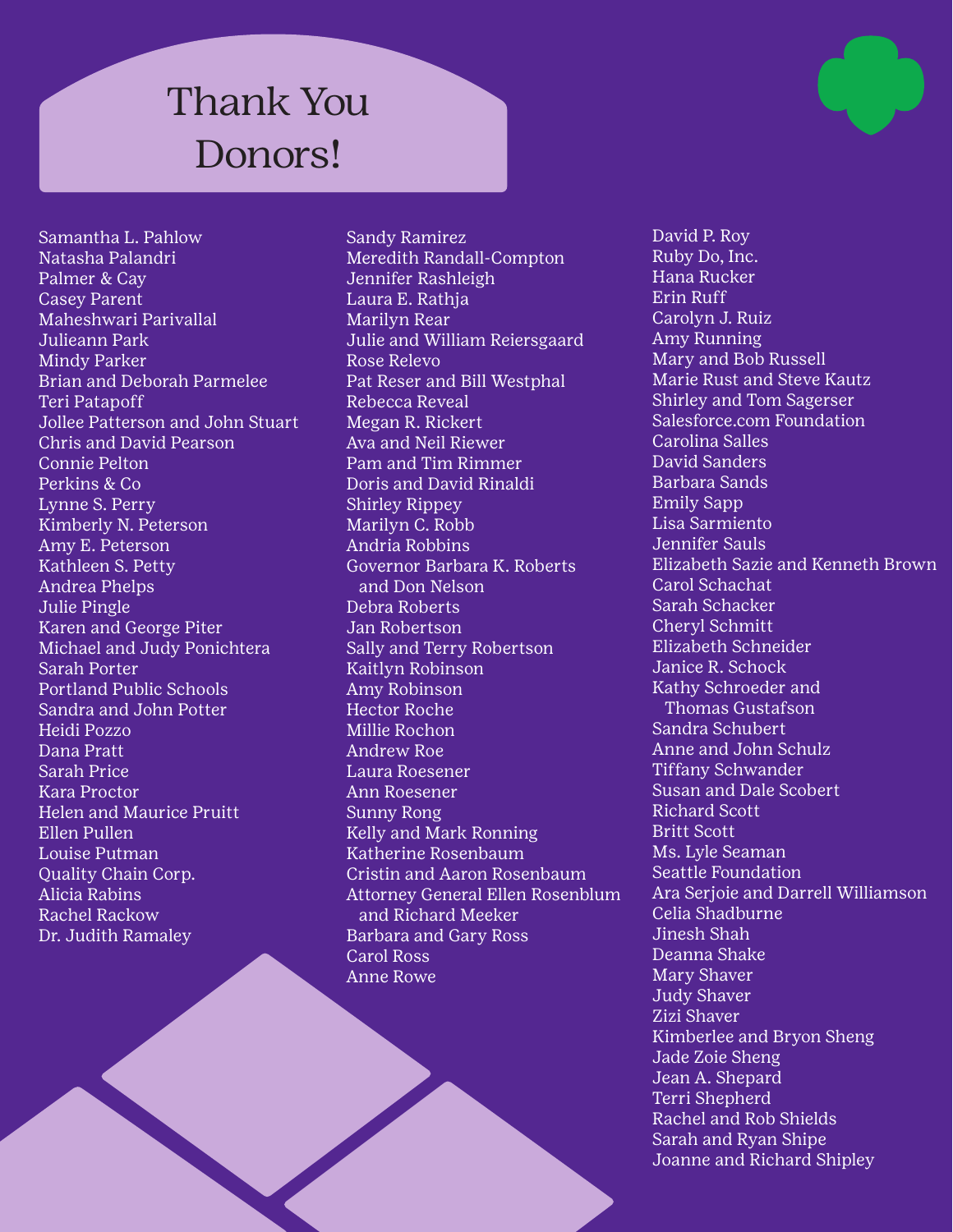Robyn and Kempton Shuey Kim Silva Charline Simmons Barbara E. Sisson Kim Sisul Eileen Skidmore Charlotte and Elmer Skurdahl Emilie Skytta Rhonda Smerdon Stephanie D. Smetana Beverly A. Smith Charlotte and Marc Smith Jeff and Nelle Smith Zachary Smith Candice and Robert Snyder Jane Snyder Richard and Jacky Sohn Andres Solis Aine E. Sonnen Anna Sortun Judy and Scott South Southern Oregon Tree Care, LLC Carolyn and Mike Spaniol Darcie Spar and Michelle Corse Bob Speltz Linda Spiering Jonathan and Molly Stafford The Standard Judie Stanton Dan Stanton Starker Forests, Inc. Pat Starker Ralph and Beverly Staton Gail and Calvin Steck Ellen Steel and Richard Booman Susan and Larry Steele Commissioner Lori Stegmann Joanne and Thomas Stern Eric Sterner Becky and Jim Sterup Deborah and David Stewart Nancy Stone and Jonathan Levy Mindy Stone Karena Stone Tammy Stoner Kate Stover

Derel Strubel Jennifer Sudeta Helen and Lewis Sullivan Nancy R. Summerill Nisha Supahan Tracy K. Suzuki Paul and Judy Swadener Elizabeth Swagerty Dei Rossi Sam Swaim Janet Taggart Karen Tapper Carolyn F. Taylor Renae Taylor Suzanne Taylor Elaine N. Teague Lynette Teel The Honorable Katherine Tennyson Magdalaine Thomas Gene Thompson Shannon Thompson Adelene Thornton Robyn A. Thorson Carroll J. Tichenor TKS Consulting, LLC Alyssa Tool Camille Tourje Laura Treptow Julie L. Tripp Merilyn Trocino Tere and James Tronson Tanya Tulloch and Don Bellairs Cathy Turner U.S. Bank Glen F. Ulmer Umpqua Bank Charitable Foundation United Way of Greater Philadelphia and Southern New Jersey United Way of King County United Way of Klamath Basin United Way of Lane County United Way of Linn County

United Way of the Columbia Willamette United Way of the Mid-Willamette Valley USDA and the Natural Resources Conservation Service Shannon and Brian Vaerewyck Carol and Gary Vallens Jessica Van Auken Susan VanDordrecht Knarik VanOrman Vanstrom Fund at US Bank Vanstrom Fund at Wells Fargo Kathy Venator Christine and David Vernier Kimberly Vesco Glenda Villamar Anne Viola-Krause Lauren Vitti Patrick Voelker Voices, Inc. Betsy Volm Carol M. Vreeland Ruby Waas Shull Michelle Wachsmuth Ericka Waidley Liz Wainwright Ierulli Paige Walker Sarah Walsh Regina Ward John W. Warner Washington County Department of Health and Human Services Elizabeth and Craig Wasson Button and Jon Watkins Victoria Watkins Marilyn Weaver Robin Webster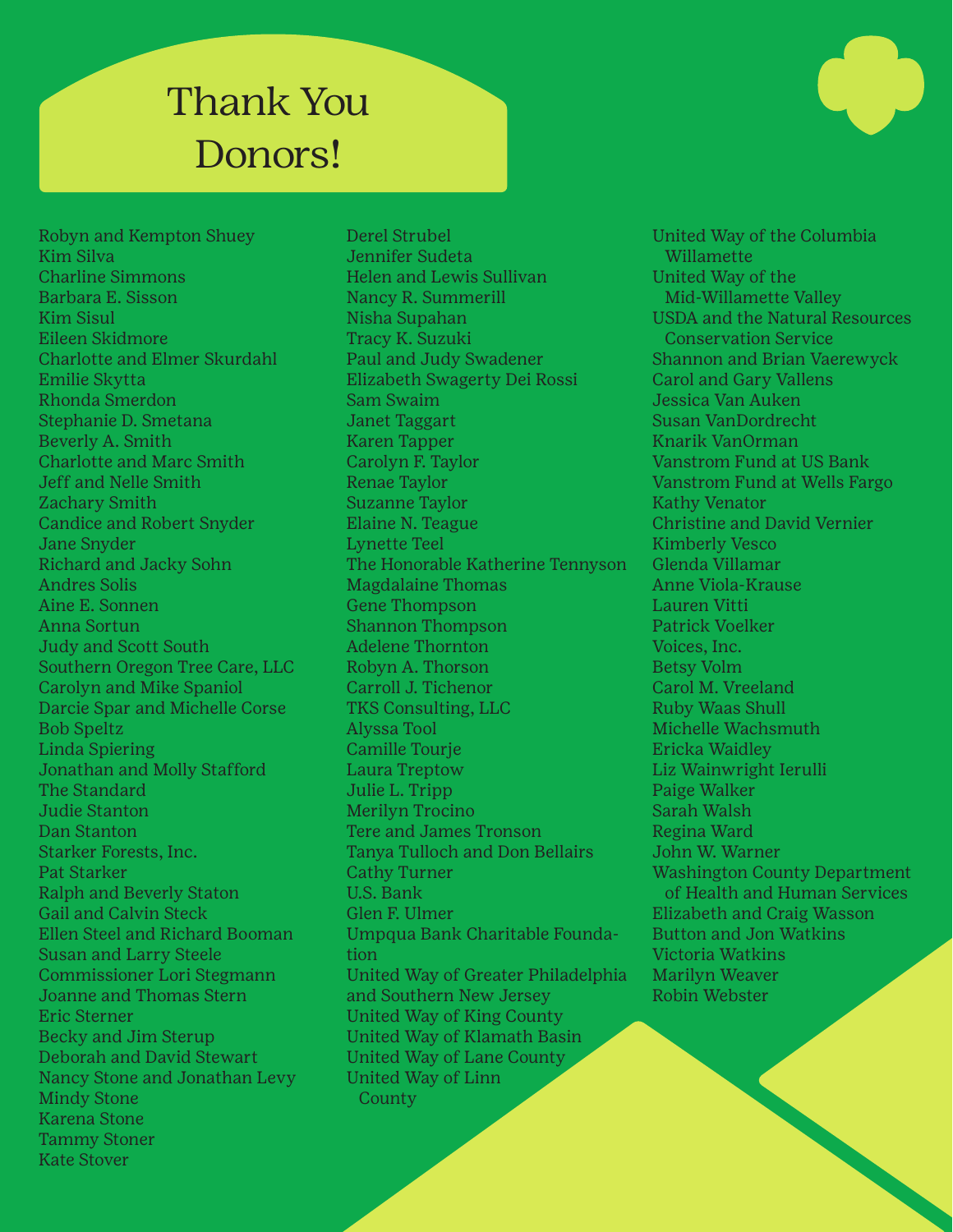Molly A. Weinstein Wells Fargo Ann Wendlandt Philip R. Wentworth Ann C. Werner Harrison West OCF Joseph E. Weston Public Foundation Lucy and Terry White Kirsten Wickland Jill Widmer Jennifer Wilcox Malu Wilkinson Veronica L. Williams Linda Williams Berta Williams Britt Williamson and Ian Taylor Phyllis and Robert Willner Zsuzsanna Winston Jeani Winterbourne Wendy Wirtz Tracy Wisher Lora Woodruff Adam Woodward Leslie and Gary Worthen Wy'east Unitarian Universalist Congregation Judy Wylder Davena Yee Angie York Courtney Young April Zegzula Katherine M. Zelko Karen Zink Marilyn Zook Jane Zunkel Andrea Zytkovicz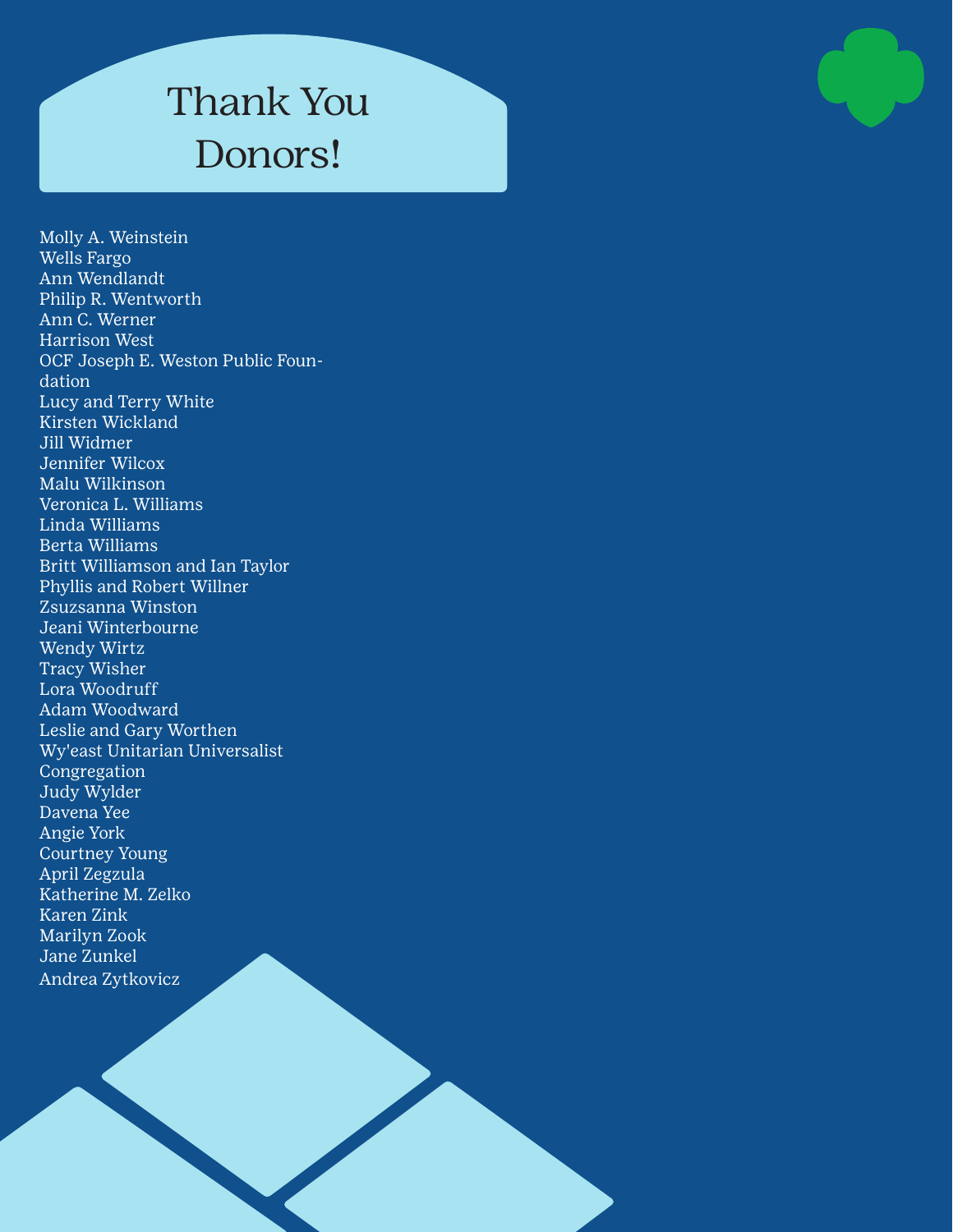# Juliette Gordon Low Society

Scott and Mary Lee Alder Eva Andersen & Erik Andersen Girl Scout Movement-wide Challenge Planned Gift Anonymous Lee and Robin Babb Kathleen Barnes Tressler The Honorable Paula Bechtold Dianne Belk & Lawrence Calder Girl Scout Movement-wide Challenge Planned Gift Bill and Martha Bennett Mary E. Birenbaum Anne Q. Bonn Debi Coleman Brandi Cox-George Delanie Delimont Paasche Dory Delp Bonnie Martin Deneke Jane E. Drew Estate of Roy L. Fox Estate of Doris Hansen Estate of Adele Celeste Ulrich Shannon and Lindel Evers Caralyn Fischer Bill and Ernestine Foster David and Mary Ann Frantz William and Amber Garrison Dr. Julie Gess-Newsome Barbara Gibbs and Robert DiFranco Susan Groellè Merrily S. Haas and Marjory R. Smith Betty L. Hart Joanne Holland-Bak Stephen and Kathryn Hutchinson Susanne Isom Roberta Janssen Christie Johnson Masterson **Anonymous** Caroline Jones Jerry G. Jones Darlene (Johns) Kelly Betty B. Korfhage Joan Lintz Jennifer Liss

Katherine L. Hustead Oien Loftus Kathy I. Lucier Kay and Dan McMurry Shirley McNamee Marie and Pete Melin Dorothy Miller Estate Pat and Dave Moss Terri Nelsen Karen and Kevin Padrick Mr. Brian J. Parmelee and Deborah Parmelee Christine and David Pearson Amy E. Peterson Monta M. Potter Estate of Lucia E. Powers Linda J. Quandt Judith A. Ramaley Elaine Ramsdell Estate Phylis R. Rice Marie Rust and Stephen Kautz Shirley Ann Sagerser Minda and Robert Seibert Ara Serjoie Mary S. Shaver Rachel Shields Dr. Kenneth and Georgianne Singer Eileen Skidmore Stephanie Smetana Helen and John Strange Julie Tripp Carol Usher Theresa Wade Britt Williamson and Ian Taylor Vanstrom Fund at US Bank